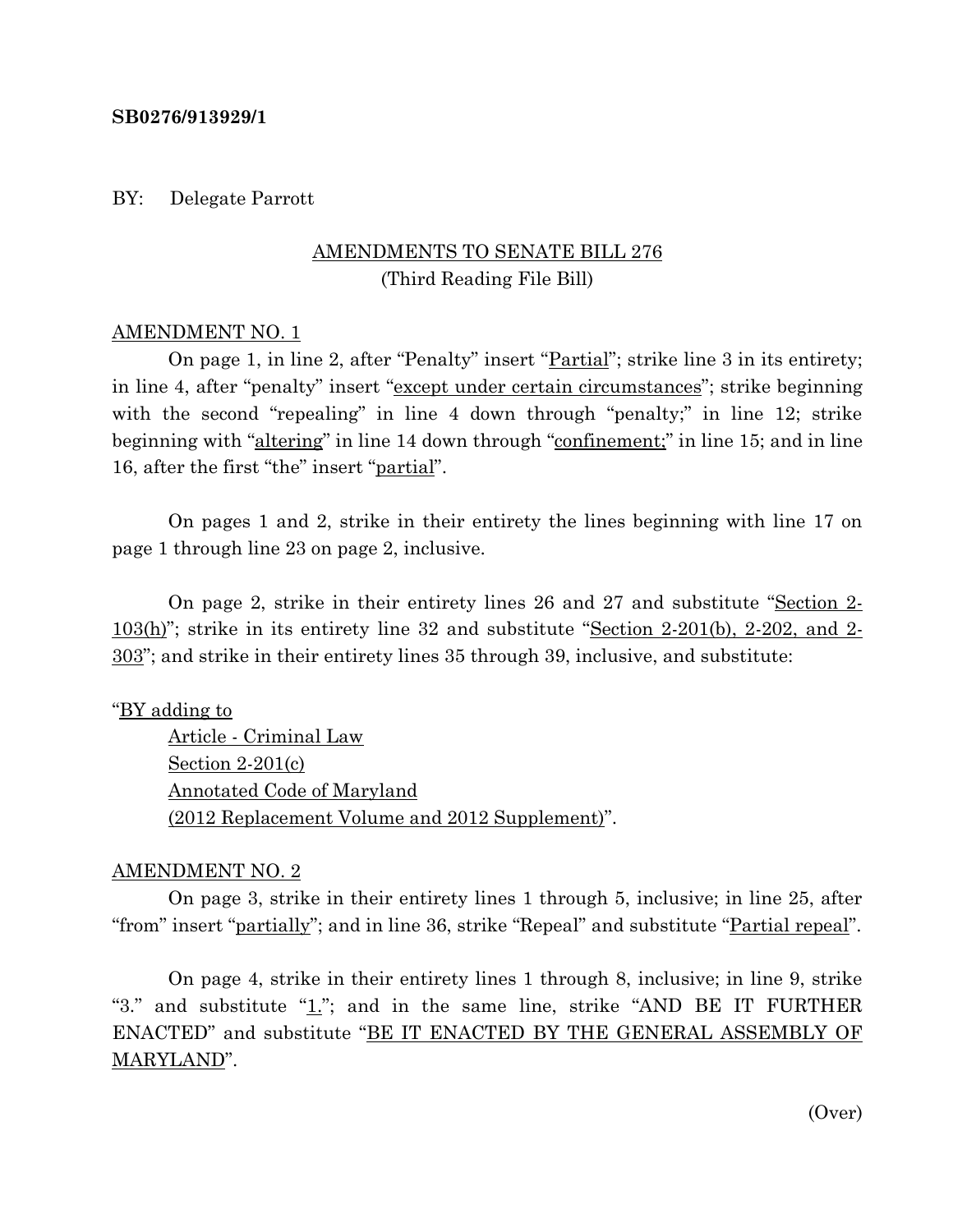### **SB0276/913929/1 PARROTT Amendments to SB 276 Page 2 of 3**

On pages 4 through 10, strike in their entirety the lines beginning with line 11 on page 4 through line 20 on page 10, inclusive.

On page 11, in line 16, strike "A" and substitute "**SUBJECT TO SUBSECTION (C) OF THIS SECTION, A**"; after line 24, insert:

# "**(C) A PERSON WHO COMMITS MURDER IN THE FIRST DEGREE IN AN ACT OF TERRORISM IN WHICH 1,000 OR MORE VICTIMS ARE KILLED MAY BE SENTENCED TO DEATH IN COMPLIANCE WITH § 2-202 OF THIS SUBTITLE AND SUBTITLE 3 OF THIS TITLE.**";

in line 25, strike the bracket; in line 26, after "degree" insert "**UNDER § 2-201(C) OF THIS SUBTITLE**"; strike beginning with the colon in line 29 down through "(i)" in line 30; and in line 30, strike "and".

On page 12, strike in their entirety lines 1 and 2; strike beginning with "with" in line 3 down through "title," in line 4; and in line 5, strike "with respect to  $\S$  2- $303(g)(1)(i)$  of this title,".

On page 13, in lines 10 and 20, in each instance, strike the bracket; and strike in their entirety lines 11 through 19, inclusive.

On page 15, strike in their entirety lines 15 through 18, inclusive; and in lines 19, 22, and 24, strike "(iii)", "(iv)", and "(v)", respectively, and substitute "**(II)**", "**(III)**", and "**(IV)**", respectively.

On pages 16 and 17, strike in their entirety the lines beginning with line 13 on page 16 through line 9 on page 17, inclusive.